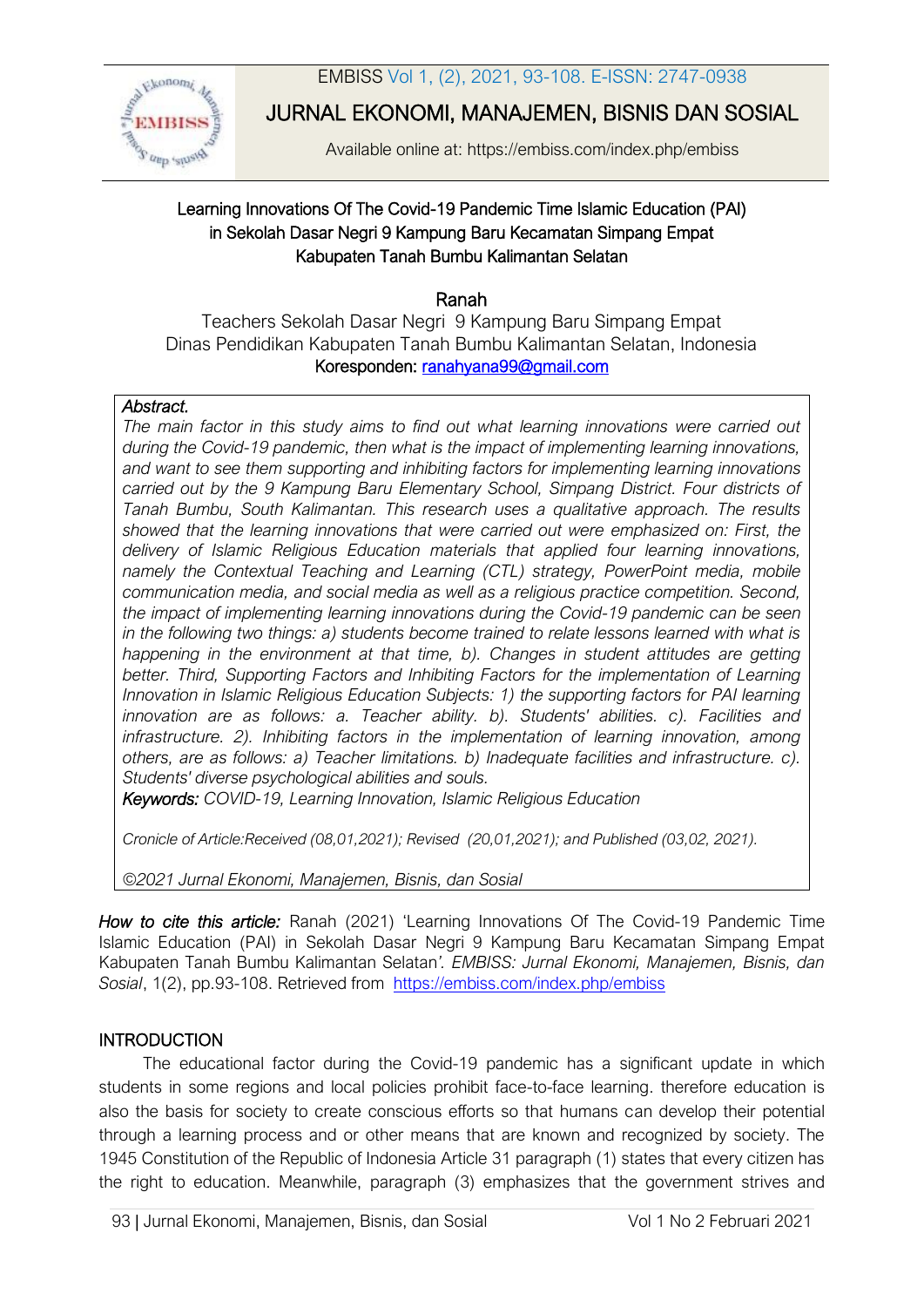implements a national education system that enhances faith and piety as well as noble morals to educate the nation's life as regulated in law. For this reason, all components of the nation are obliged to educate the nation's life which is one of the goals of the Indonesian state. In the Law of the Republic of Indonesia No. 20 of 2003 Chapter II Article 3 concerning the National Education System (Sisdiknas), states that national education aims to develop the potential of students to become human beings who believe and have devotion to God Almighty, have a noble character, are healthy, knowledgeable, capable, creative, independent and become a democratic and responsible citizen.

The element of education is an effort to prepare humans to live in the community, for that various changes must be considered and anticipated through efforts to improve the education and learning process so that the output can be and is able and competitive in facing various things that occur in the process of change in society, and for that education must develop creative and innovative responses, in line with Suyanto's statement that to create competitive advantage, we need rapid innovation in the world of education. Being a nation with dignity requires competitive excellence in various fields. It is no longer the time for us to rely on cheap labor to support and correct the concept of competitive advantage. Because the world of education is a necessity to always pay close attention to the changes that occur so that they can be responded to intelligently to improve the quality of learning. In this connection, Educational Innovation becomes increasingly important to continue to be studied, applied, and communicated to all elements involved in education to foster and develop innovative attitudes in the educational environment, because, without significant innovation, education will only produce graduates who are not independent, always dependent. on the other hand, that education must be used as a national innovation for the achievement and improvement of quality outcomes sustainably and systematically so that competitive excellence can always be maintained. Various kinds of educational innovation can simply be interpreted as innovation in the field of education. According to Ibrahim, educational innovation is an idea, item, method, which is felt or observed as something new for a person or group of people (society) either in the form of invention or discovery, which is used to achieve educational goals or solve educational problems.

Thus innovation is expected to improve the quality of education/learning, this means that any innovation that cannot improve the quality of education/learning should not be adopted, and in this context, the role of the teacher will be very decisive in the adoption of innovations in the education/learning process. Therefore, in addressing an innovation, a good understanding of the substance of the innovation itself is needed, this is so that innovation can add value to life. With this in mind, the world of education as a sub-system of people's lives needs to respond openly to the various innovations that exist in the world of education, as well as those that occur in other fields of life to try to integrate them so that an educational condition can be achieved that is not left behind by changes that occur in society. as a result of accumulated innovation. However, the situation in the world of education such as school, according to research by Kim E.Dooley tends to be difficult/slow to change, as seen in the following statement:

*"The past three decades have been characterized by extreme social, political, economic,*  and technological changes; but schools have not changed their basic organizational *structure. Recognition that the curriculum and methodology of the past are unsuited for today's world has prompted a call for a restructuring of education. We are currently in the "third wave" era (Toffler, 1981), the post-industrial information age in which change continuously takes place at all levels of society."*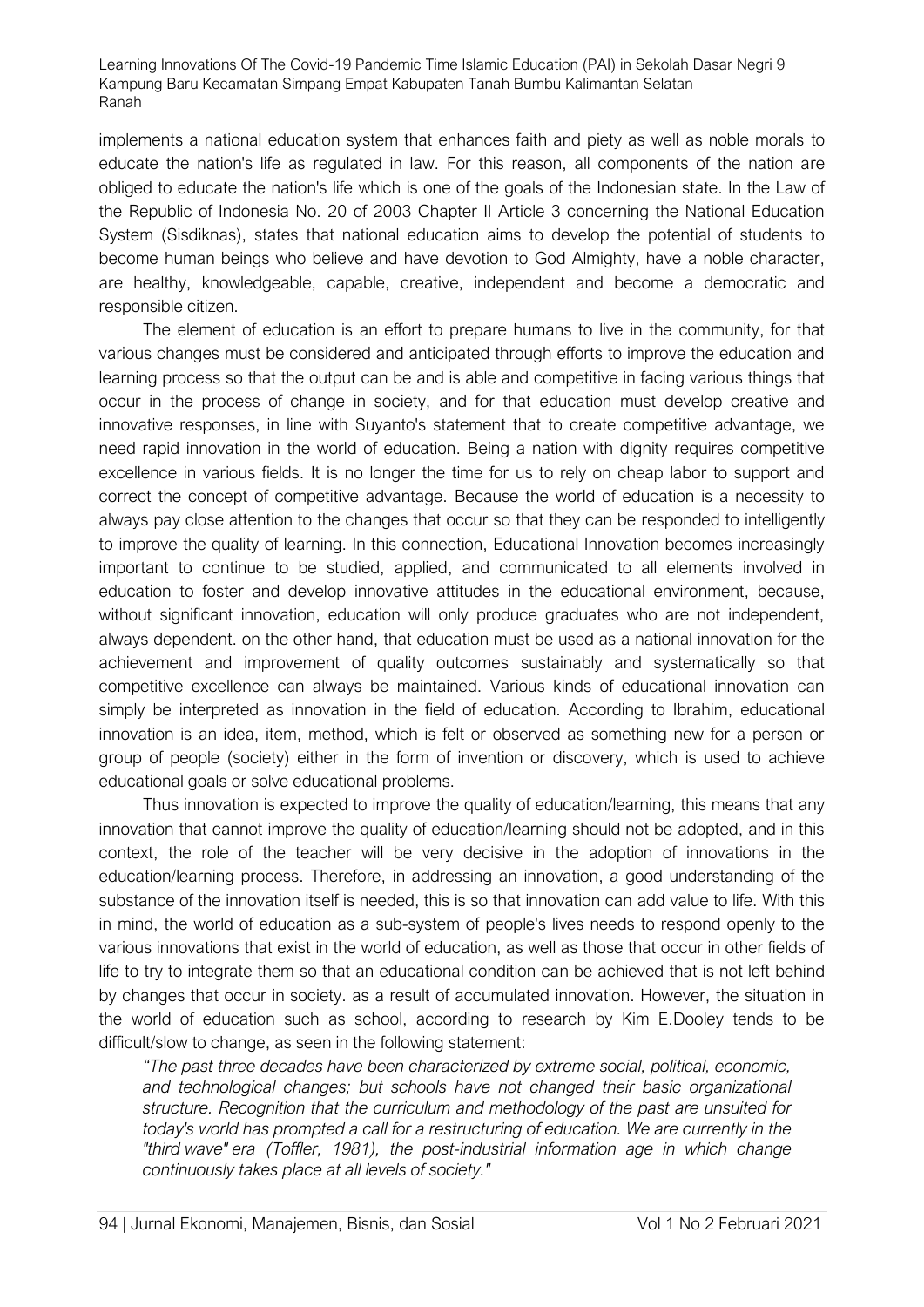Difficulties or delays in changing have made the world of education lag behind the developments that have occurred in other areas of life such as the business world, where innovation has become a decisive soul for business life, studies on innovation in education have been widely carried out, even though its contribution to a theoretical understanding of the diffusion of innovation is not so important, this is because most innovation decisions are collective and based on authority, and less done individually (optional innovation decisions). Innovations in the field of education usually arise from the anxiety of certain parties regarding the implementation of education. For example, teacher worries about the implementation of the teaching and learning process which they consider unsuccessful, anxiety from the education administrator about teacher performance, or perhaps community anxiety about the performance and outcomes of even the education system. These worries eventually form problems that require immediate handling. Efforts to solve this problem emerge new ideas and ideas as an innovation. Thus, we can say that innovation exists because of a perceived problem, it is almost impossible for innovation to emerge without a perceived problem. Based on the description above, it is known that innovation arises because of a perceived problem. There are many studies related to education. One of the studies in the field of education is a learning activity. Learning activities in which there are activities between teachers and students. One of the learning activities took place at Negeri 9 Kampung Baru Elementary School, Simpang Empat District, Tanah Bumbu Regency, South Kalimantan, especially in the subject of Islamic Religious Education (PAI)

Starting from the restlessness of the Islamic Education subject teacher who saw the enthusiasm and concentration given by students was not optimal. So the PAI teacher made several innovations related to the learning process of Islamic Religious Education (PAI) both in the classroom and outside the classroom, including learning using an InFocus and using power points, and using the mosque as a place for student and student prayer practice even though the distance is some distance. Furthermore, the PAI teacher uses mobile phones to motivate children's prayers at home by texting, don't forget to do the prayers, which are shared with high-grade students, namely IV, V, and VI who are Muslim.

# LITERATURE REVIEW

#### A. Learning Innovation Concept

Innovation (Latin: in + novare - "make new") means the act of creating something new that brings about change by generating new ideas and approaches or methods. To produce something new, which is hoped to be more efficient, of course, we must start from what is there.

Therefore, innovation in education is very necessary. Innovation is an idea, practical things, methods, ways of things made by humans, which are observed to be perceived as something new to a person or group of people (society). In his book Miles which is translated by Wasty Soemanto; "Innovation is all kinds of changes in the genus. Innovation is deliberate, new, specific changes to achieve system goals. New things can be in the form of invention or discovery that is used to achieve certain goals and is observed as something new for a person or group. society, so these changes are planned and willed ".

Innovation can be defined as something new in certain social situations that are used to answer or solve a problem. Judging from the form or form, "something new" can be in the form of ideas, ideas, objects, or maybe actions. Meanwhile, seen from its meaning, something new can be new that has not been created before which is then called an invention, or it can also not be new because it previously existed in another social context which is then called discovery. The invention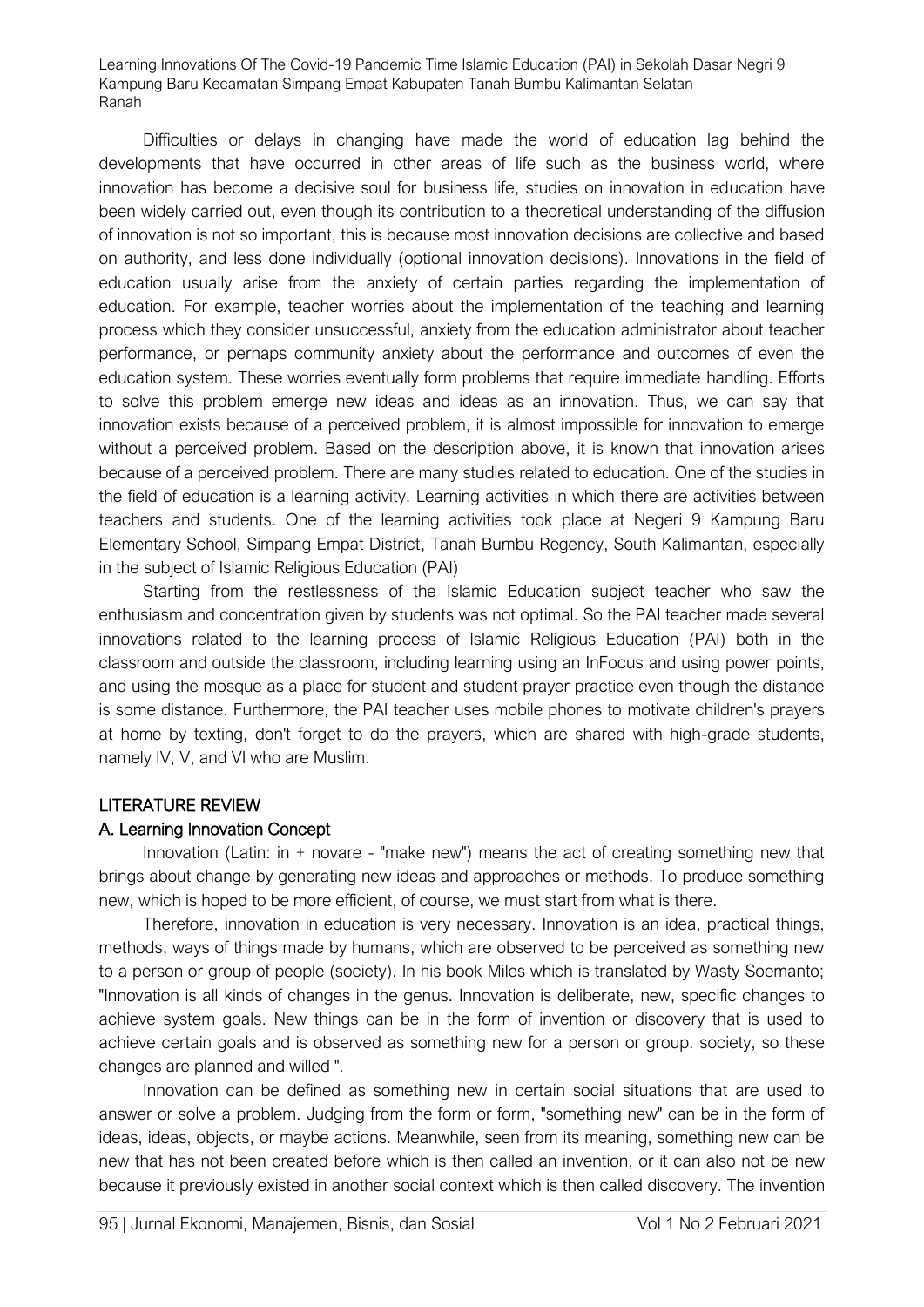process, for example, the application of a learning method or approach that is completely new and has not been implemented anywhere to increase the effectiveness and efficiency of learning, for example, based on advances in science and technology we can design learning through cell phones that do not yet exist; while the discovery process, for example, the use of PowerPoint learning media in Islamic Education lessons in Indonesia to improve the quality of learning in these subjects, or learning through the internet network. So thus innovation can occur through the invention process or the discovery process.

### 1. Definition of Learning Innovation

Wina Sanjaya defines learning innovation as an idea, idea, or certain actions in the field of curriculum and learning that are considered new to solve educational problems. In the field of education, innovation usually arises from the unrest of certain parties about the implementation of education. For example, teacher anxiety about the implementation of the teaching and learning process that is considered unsuccessful, the education administrator's anxiety about teacher performance, or perhaps community unrest about the performance and outcomes of even the education system. These worries eventually form problems that require immediate handling. Efforts to solve this problem emerge new ideas and ideas as an innovation. Thus, we can say that innovation exists because of a perceived problem; it is almost impossible for innovation to emerge without perceived problems. From the various opinions above, it can be concluded that learning innovation is something new in certain social situations that are used to answer or solve learning problems. Judging from the form or form, "something new" can be in the form of ideas, ideas, objects, or maybe actions.

### 2. Barriers to Innovation

Besides, according to Nasution, there are several difficulties faced in learning changes which include:

- 1) History shows that schools like receiving updates. The new idea of education took about 75 years before it was generally put into practice in schools.
- 2) Humans are generally conservative and teachers belong to that class too. Teachers prefer to follow old tracks regularly. There are times because this is the easiest way to do it. Carrying out renewal requires more thought and energy. Not everyone likes to work more than necessary. There are times, however, that teachers do not have the opportunity or authority to make changes because of administrative regulations. The teacher is only expected to follow the superior's instructions.
- 3) Learning renewal is sometimes tied to the character who triggers it. By leaving this character the reformation which he had initiated also disappears.
- 4) In the renewal of learning it turns out that generating new ideas is easier than implementing them in practice. And even though it has been carried out as an experiment, there are still many obstacles in its dissemination, therefore it must involve many people and may require changes in the organizational structure and administration of the education system.
- 5) Renewal of learning also often requires higher costs for new educational facilities and tools, which cannot always be met.
- 6) It is not uncommon for reforms to be opposed by those who want to stick to what is already commonly done or who do not believe in the new before it is proven to be superior. Being critical to the renewal of learning is a healthy character because renewal is not just a mode that appears at one point in time to disappear again in a short time.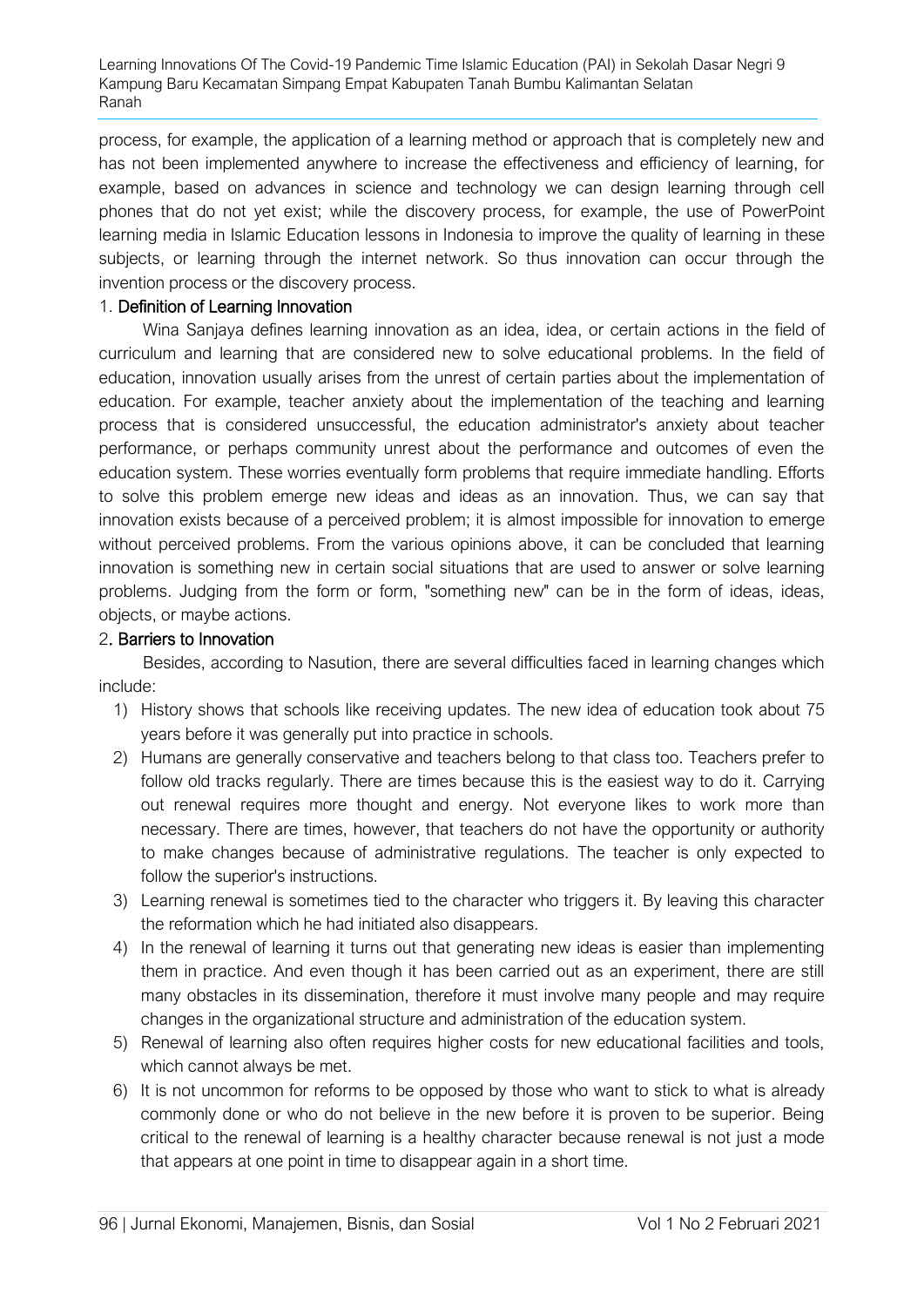The innovation of Islamic religious education teachers is the ability of educators who hold Islamic religious education subjects to express and realize their potential thinking power, to produce something new, and unit / combine something that already exists into something more interesting. Therefore, a teacher of Islamic religious education is required to be an innovative person in the educational process. Islamic religious education has an important role in increasing human resources, for that every human being, both male and female, must receive education, as a provision for life in the world and the hereafter. As the Prophet Muhammad SAW said in Imam Abi Abdullah, Muhammad Ibnu Ismail, Sahih Bukhari Volume I, (Istambel: Darul Fikr, 1981), p. 23 of the following:

### *Seeking knowledge is obligatory on all Muslims, both men, and women.*

From the above verse, it is clear that humans are ordered to seek and explore knowledge through education so that they are not blind to developing knowledge, obtained from learning innovations.

### B. PowerPoint Learning Media

### 1. Understanding PowerPoint Learning Media

The term instructional media is a series of two words, namely media and learning which can be described as follows:

"*The word media comes from the Latin medius which literally means 'middle', 'intermediary', or 'introduction'. In Arabic, media is an intermediary () or the introduction of messages and senders to message recipients. Whereas in the Indonesian dictionary media means tools, facilities, information linkages."*

There are many limitations that people have put on the media. The Association of Education and Communication Technology (AECT) in America limits the media as messages/information. Media are the various types of components in a student's environment that can stimulate them to learn. Arief S. Sadiman argues that: "Media are all physical tools that can present messages and stimulate students to learn". Meanwhile, Fatah Syukur defines: "Media is a technique that is used to make communication more effective between teachers and students in learning". From these various definitions, it can be concluded that media is anything that can be used to transmit messages from sender to sender of messages to stimulate thoughts, feelings, attention, and interests, and facilitate the teaching and learning process to achieve teaching goals effectively and efficiently. Meanwhile, learning in the large Indonesian dictionary is a process, how to make people or living things learn. Dewi Salma Prawradilaga and Eveline Siregar stated that: "Learning is an effort to create conditions on purpose so that the learning objectives can be facilitated (facilitated) in their achievement". Gagne defines "learning as a set of external events designed to support the occurrence of several learning processes that are internal". Kunandar said that: "Learning is a process of interaction between students and their environment so that behavior changes for the better".From these definitions it can be understood that learning is a deep process efforts to create learning conditions so that behavior changes for the better so that learning objectives can be achieved easily.

From the understanding of media and learning above, an image of learning media is obtained that is anything that can be used to transmit messages from the sender to the recipient of the message so that it can stimulate thoughts of feelings, attention, and interest to create effective and efficient learning conditions so that learning objectives can be achieved. easily.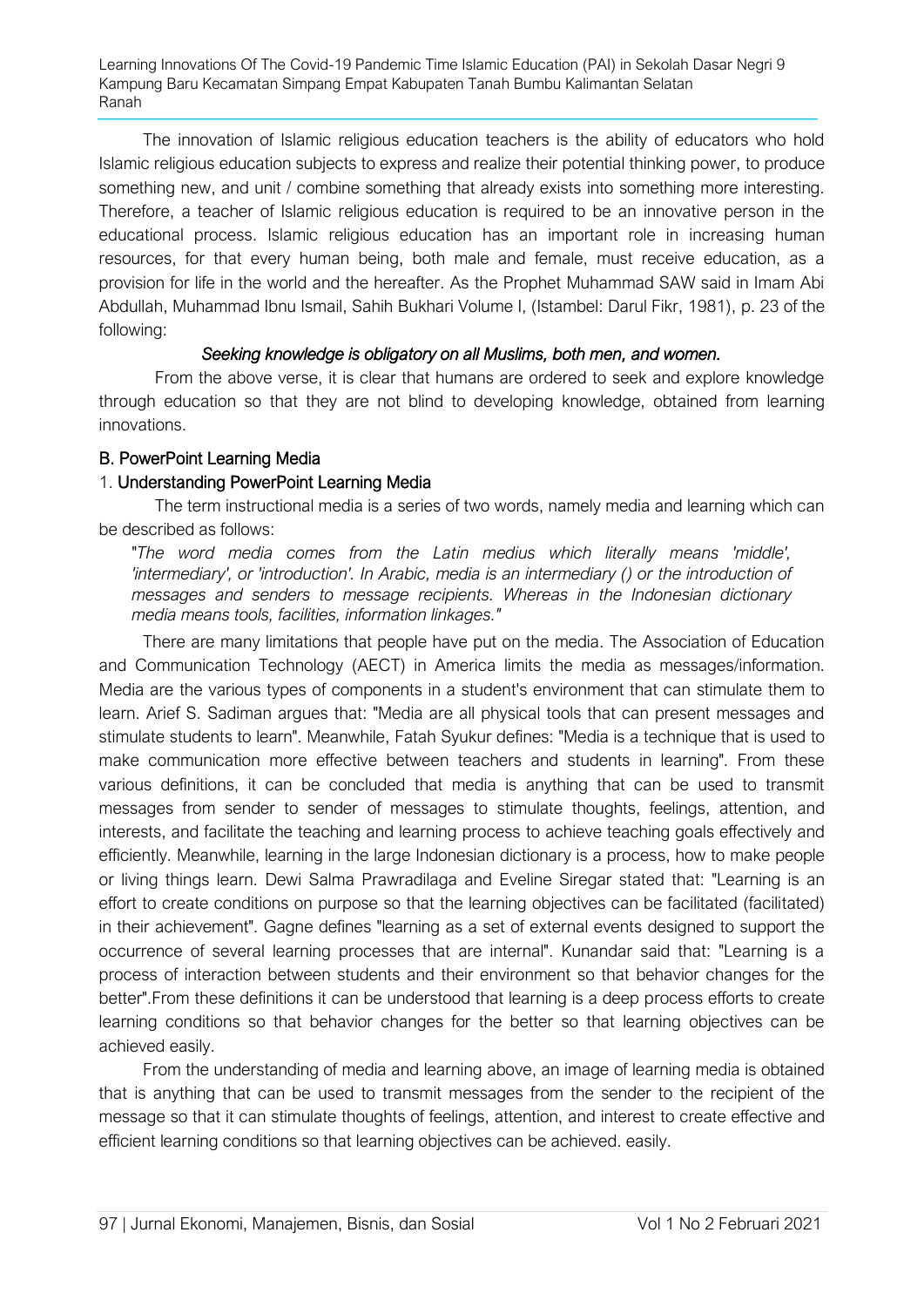### 1. Definition of PowerPoint

To understand the meaning of PowerPoint, it is necessary to know what computers are first. The computer comes from the Latin computer which means counting. Due to the vastness of the computer science field, experts and researchers differ slightly in defining computer terminology. Here are some definitions of computers by experts and researchers:

- 1) According to Azhar Arsyad, "Computers are machines specially designed to manipulate coded information, electronic machines that automatically do simple and complex work and calculations".
- 2) According to Blissmer, "A computer is an electronic device capable of performing several tasks, namely: receiving input, processing input according to instructions given, storing commands and processing results, and providing output in the form of information".
- 3) According to Nasution, "Computers are the result of technology that opens up great possibilities for educational tools".
- 4) Meanwhile, according to Sander, "Computers are electronic systems to manipulate data quickly and precisely and are designed and organized so that they automatically receive and store input data, process them and produce output based on instructions that have been stored in memory".

And many more who try to define differently about computers. But in essence, it can be concluded that a computer is an electronic device that accepts input, processes input, provides information, uses a program stored in the computer memory, can store programs and processing results, and work automatically. From the understanding of computers above, it can be understood that electronic equipment (hardware) and programs (software or software) have turned a computer into a useful object, as it is used in delivering course material. Powerpoint here can be interpreted as the most famous software commonly used for presentations. Using PowerPoint or other software in presentations is very easy, dynamic, and very interesting.

Between the understanding of learning media and the meaning of PowerPoint, it can be understood that learning with the PowerPoint program is a computer media with PowerPoint software that is used by teachers to transmit messages or convey subject matter, stimulate thoughts, feelings, attention, and students' will through the senses of hearing, observation, or vision and interactions between teachers and students in teaching and learning process.

#### 2. Functions and Benefits of PowerPoint Learning Media

Opinion related to learning media by Yunus in his book Attarbiyatu watta'liim quoted by Azhar Arsyad reveals the following:

*That: The teaching media has the greatest influence on the senses and guarantees more understanding ... ... people who just listen are not the same level of understanding and the duration of what they understand compared to those who see, or see and hear it.*

From the above expression, it is understood that the learning media has a big influence on the senses and can guarantee to understand. And the level of understanding also varies from what the senses perceive by people who just listen, not the same level of understanding as those who see or see and hear. That way, the use of computer learning media should be able to improve students' understanding, because, in addition to listening to students, they also see what the teacher explains or what material is given. As a learning tool according to the view of the Qur'an that humans were created by Allah in a state of ignorance, but Allah has provided humans with both physical and psychological means so that humans can use them to learn and develop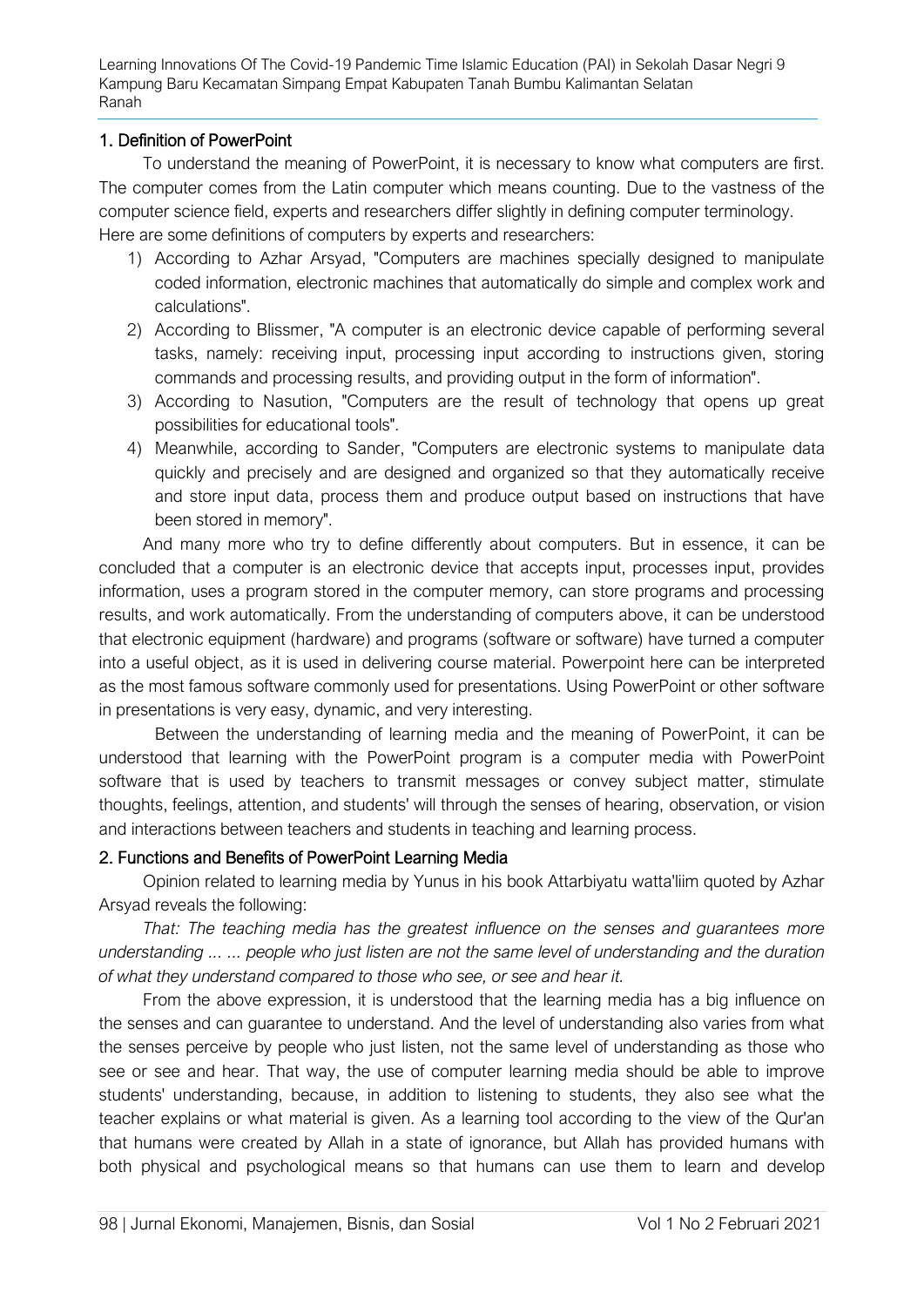knowledge and technology for the benefit and benefit of humans. As mentioned in the QS. An-Nahl [16]:

# *Meaning: "And Allah took you out of your mother's stomach in a state of not knowing anything, and He gave you hearing, sight, and heart, so that you may be grateful". (Surah An-Nahl: 78)*

In this verse, it is said that in the process of learning or seeking knowledge, humans have been given physical means in the form of external senses, namely eyes and ears, as well as psychic means in the form of reasoning or intellectual power. From the explanation above, it can be understood that the role of learning media is needed in teaching and learning activities. Through learning media, abstract things can be more concrete.

Paying attention to this explanation, specifically the learning media including Madia PowerPoint has a function and role to: (1) Capture an object or certain events; (2) Manipulate certain circumstances, events, or objects; and (3) Increase student passion and motivation.

# 3. Using PowerPoint Learning Media

And some of the limitations of power points are used in education, for example:

- a) Although the price of computer hardware tends to decrease (cheap), software development is still relatively expensive.
- b) The design of power points, especially for teaching, is lagging in comparison with a PowerPoint design for other purposes, for example for data analysis.
- c) High-quality direct teaching materials using power points very little.
- d) Teachers who design teaching materials with power points can increase their workload, including understanding the limitations of power points.
- e) Creativity may be fixated on teaching powered points only.

Every learning media must have limitations and shortcomings, as are some of the limitations of the PowerPoint media mentioned above. But these limitations can be overcome or reduced, if the learning media is used properly and appropriately. One of the limitations of the PowerPoint media is considered to increase the workload of teachers because they have to design teaching materials first and can understand the limitations of power points. This limitation can be overcome if the teacher is sincere in teaching and tries to have the skills to use power points properly so that there is no burden on him. As Allah says in QS. Insyirah [94]:

Meaning: *"Indeed, after the difficulty there is a solution. So when you have finished (from one business), do seriously (business) other* ". (Surah Al Insyirah: 6-7)

In this verse, Allah instructs the Prophet Muhammad SAW to continue to fight sincerely and tawakkal. Thus from this verse, a lesson can be taken to really do something and not easily give up in facing difficulties, because behind the difficulties there must be convenience.

# C. Contextual Teaching and Learning (CTL)

# 1. Definition of Contextual Teaching and Learning (CTL)

"Contextual Teaching and Learning (CTL) is a learning concept that emphasizes the relationship between learning material and the real world of students' lives so that students can connect and apply competency learning outcomes in everyday life". Through the process of applying competencies in everyday life, students will feel the importance of learning, and they will get a deep meaning for what they learn. "Contextual Teaching and Learning (CTL) allows a quiet and fun learning process because learning is carried out naturally so that students can directly practice what they learn". Contextual learning encourages students to understand the nature of the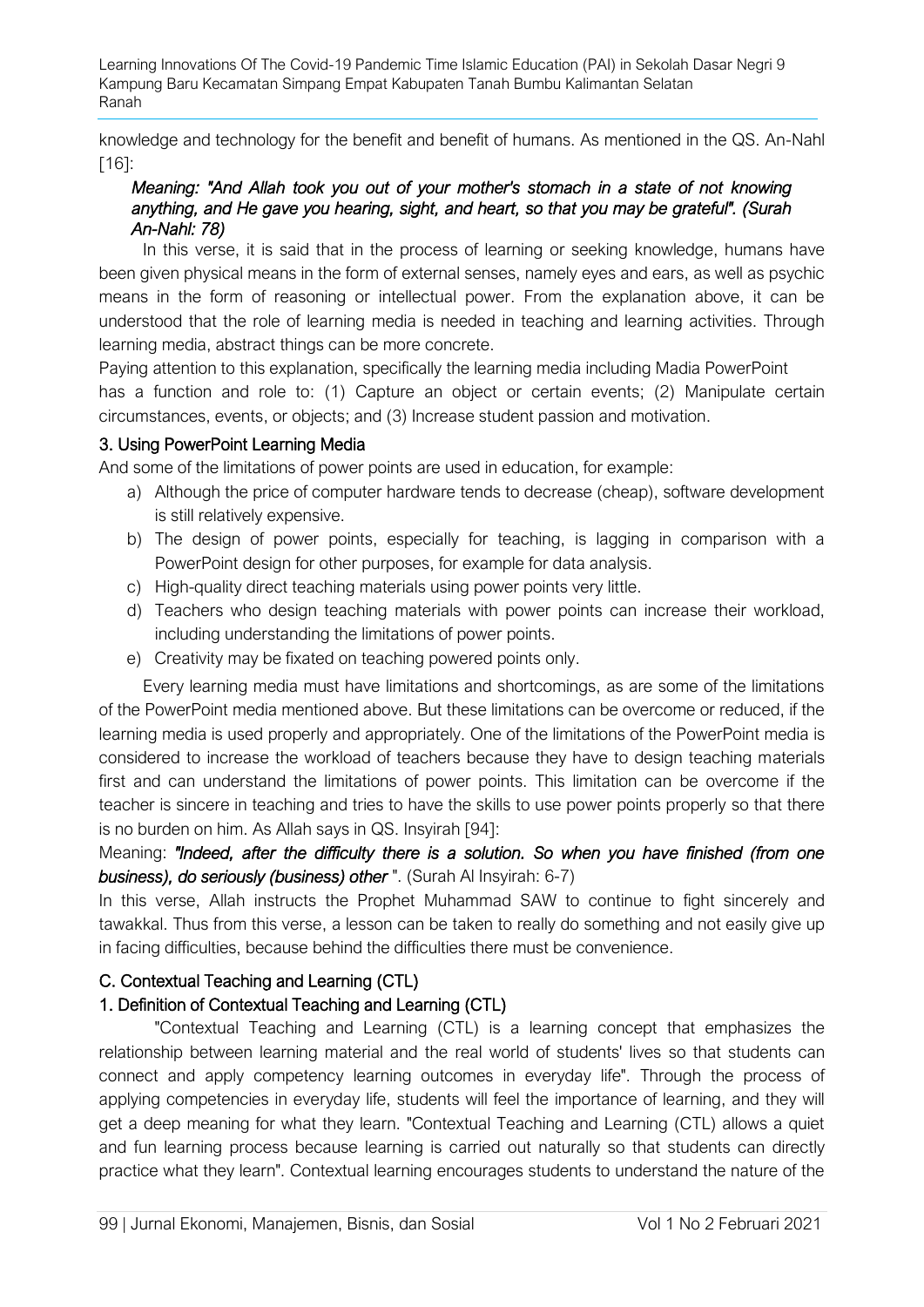meaning and benefits of learning, thus enabling them to be diligent, and motivated to always learn, even learning addiction. This condition is realized when students realize what they need to live, and how to achieve it. According to Elaine B. Johnson quoted by A. Chaedar Alwasilah "Contextual Teaching and Learning (CTL) is a comprehensive system. CTL consists of interconnected parts. If these parts are intertwined with each other, it will affect. just as the violin, cello, clarinet, and other instruments in an orchestra produce different sounds that together make up the music, so separate CTL parts involve the process. These different processes together, which when used together, enable students to make meaningful relationships Each of these different parts of the CTL contributes to helping students understand schoolwork. a system that allows students to see the meaning in it, and remember academic material.

Contextual learning is teaching that enables students to strengthen, expand, and apply their knowledge and academic skills in a variety of settings within the school and outside of school to solve real-world problems or simulated problems. Contextual learning occurs when students apply and experience what is being taught regarding real-world problems related to their roles and responsibilities as family members, citizens, students, and the workforce. Contextual learning is learning that occurs in a close relationship with actual experiences.

# 2. Objectives of Contextual Teaching and Learning (CTL)

The main objective of Contextual Teaching and Learning (CTL) is to assist students in appropriate ways to attribute meaning to their academic lessons. When students find meaning in their lessons, they will learn and remember what they learned. CTL enables students to relate the content of academic subjects to the context of their daily lives to find meaning. It expands their context. Then, by providing new experiences that stimulate the brain to make new connections, we help them find new meanings.

# 3. Characteristics of Contextual Teaching and Learning (CTL)

According to Johnsonyang quoted by Nurhadi, there are eight main components in the contextual learning system (Contextual Teaching and Learning), as in the following details:

# *a)* Make a meaningful relationship (making a meaningful connection)

Students can organize themselves as people who learn actively in developing their interests individually, people who work alone or work in groups, and people who can learn while doing (learning by doing).

# *b)* Doing significant activities (doing significant work)

Students make connections between school and various contexts that exist in real life as business behavior and as members of society.

# *c)* Self-regulated learning

Students do significant work: there is a purpose, it has to do with other people, it has to do with making choices, and there is a tangible product/outcome.

# d) Work together (collaborating)

Students can work together. The teacher helps students work effectively in groups, helping them understand how they influence and communicate with each other.

# *e)* Critical and creative thinking

Students can use higher levels of thinking critically and creatively: can analyze, make syntheses, solve problems, make decisions, and use logic and evidence.

# f) Nurturing the student (nurturing the individual)

Students take care of themselves: knowing, paying attention, having high expectations, motivating and strengthening themselves. Students cannot succeed without adult support.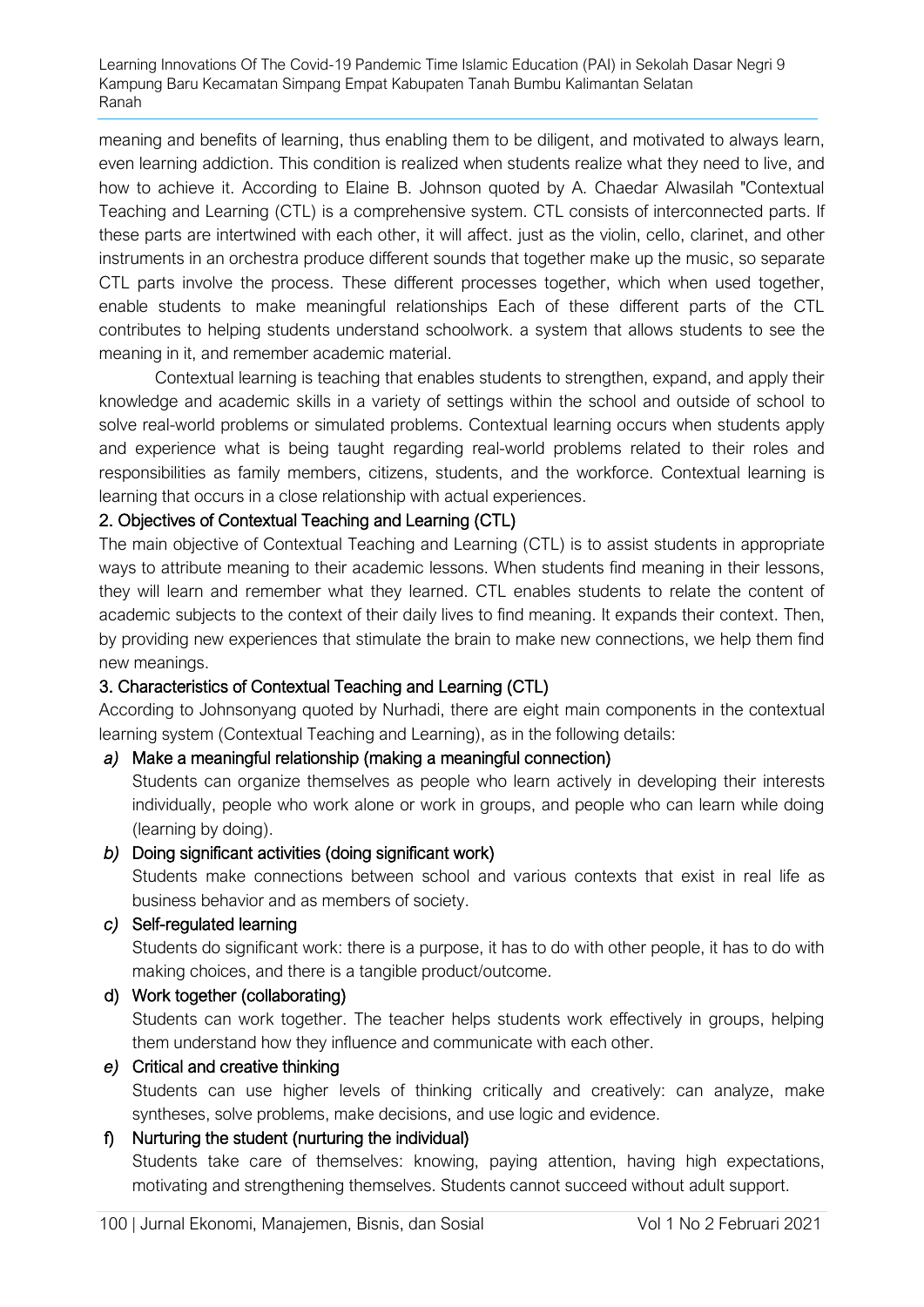# g) Reaching high standards (reaching high standards)

Students recognize and achieve high standards: identifying student goals and motivation to achieve them. The teacher shows students how to achieve what is called "Excellence".

# h) Using authentic assessment (using authentic assessment)

Students use academic knowledge in real-world contexts for a meaningful purpose. For example, students may draw academic information they have learned in science, health, education, math, and English lessons by designing a car, planning a school menu, or making a presentation about car emotions.

# D. PAI Learning Quality

# 1. Definition of Learning Quality and Learning Quality Indicators

To prevent the spread of Covid-19, WHO recommends temporarily stopping activities that have the potential to cause crowds. For this reason, conventional learning that gathers many students in one room needs to be reviewed in its implementation. Learning must be carried out with a scenario that can minimize physical contact between students and other students, or between students and teachers. According to Milman (2015), the use of digital technology allows students and teachers to be in different places during the learning process. One of the alternative forms of learning that can be carried out during the Covid-19 emergency is online learning. According to Moore, Dickson-Deane, & Galyen (2011), Online learning is learning that uses internet networks with accessibility, connectivity, flexibility, and the ability to generate various types of learning interactions. Research stated by Zhang et al., (2004) shows that the use of the internet and multimedia technology can change the way of conveying knowledge and can be an alternative to learning carried out in traditional classrooms. In practice, online learning requires the support of mobile devices such as smartphones, tablets, and laptops which can be used to access information anywhere and anytime (Gikas & Grant, 2013). The use of mobile technology has a major contribution in the world of education, including the achievement of distance learning goals (Korucu & Alkan, 2011). Various media can also be used to support the implementation of online learning. For example, virtual classes use Google Classroom, Edmodo, and Schoology services (Enriquez, 2014; Sicat, 2015; Iftakhar, 2016), and instant messaging applications such as WhatsApp (So, 2016). Online learning can even be done through social media such as Facebook and Instagram (Kumar & Nanda, 2018).

# a. Definition of Learning Quality

Quality is the same as the meaning of quality which can be interpreted as the level or level of something, therefore quality implies: (1) The level of good and bad of a level; and (2) Degree or level (intelligence, skills, etc.); quality.

In the context of education the definition of quality, in this case, refers to the educational process and educational outcomes. A quality "educational process" involved various inputs, such as; teaching materials (cognitive, affective, or psychomotor), methodology (varies according to the ability of the teacher), facilities, administrative support and infrastructure, and other resources as well as creating a conducive atmosphere.

According to Pius A Partanto and M. Dahlan Al Barry, quality is quality; good and bad of goods. From this understanding, the quality or quality of education must be improved both human resources, material resources, quality of learning, quality of graduates, and so on. From the various existing definitions, the definition of education quality is the ability of educational institutions to produce optimal learning processes, outcomes, and impacts.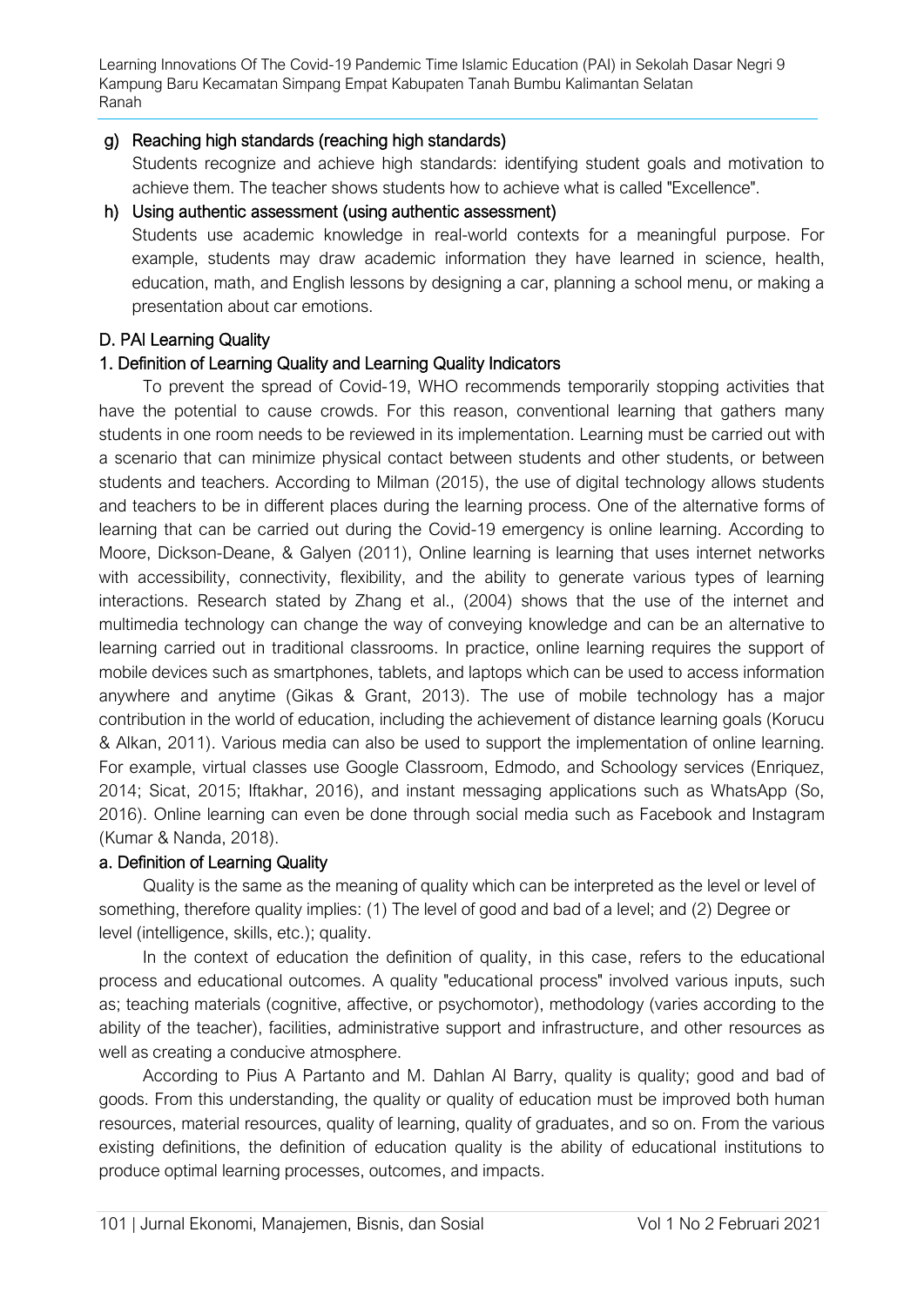Therefore, the operational quality of learning can be interpreted as the intensity of systemic and synergistic relationships between teachers, students, curriculum and teaching materials, media, facilities, and learning systems in producing optimal learning processes and outcomes under curricular demands.

### b. Learning Quality Indicators

Conceptually, quality needs to be treated as a dimension of indicators that serve as indications or pointers in professional development activities, both related to the business of organizing educational institutions and learning activities in the classroom. This is necessary for the following reasons:

### a) Student Achievement Increases

Student achievement that can be used as a measure of success in learning that has been taking place so far religious education emphasizes cognitive (knowledge), affective (feeling) and psychomotor (behaviour) aspects.

### b) Students Able to Cooperate

In learning, a collaboration between students or students and teachers is needed. With solidarity, a conducive and fun learning atmosphere will emerge. Harmony needs to be maintained and maintained by realizing the following attitudes: (1) mutual understanding not to dominate each other, (2) mutual acceptance so as not to go along according to their own will, (3) mutual trust not to suspect each other, (4) mutual respect and (5) mutual affection so as not to hate and envy each other.

### c) The existence of fun learning

Fun learning is needed to help students absorb and understand the lessons that are absorbed by the teacher because if students do not like learning, the subject matter will not make an impression on students. This fun learning usually uses a variety of methods and creates an attractive classroom atmosphere.

# d) Able to interact with other subjects

The problems of world life are not only in religious matters but more in worldly fields. In this case, religious education can be a solution in all fields as long as the Islamic religious education learning implemented can interact with other subjects.

# e) Able to Contextualize Learning Outcomes

Contextual learning is needed to familiarize and train students in socializing, cooperating, and solving problems. Learning will be more meaningful when children experience what they are learning, not knowing it.

# f) Effective Learning in Classroom and Empowering the Potential of Students

The quality of learning must be improved to improve the quality of educational outcomes. On the micro-level, there are strategies or learning approaches that are effective in the classroom and empower students' potential.

# g) Achievement of Curriculum Goals and Targets

Achieving curriculum goals and targets is a task that must be carried out by teachers and students in each lesson. These goals and targets can be used as minimum or maximum goals that must be achieved depending on the ability of the school which consists of teachers and other elements who carry it out.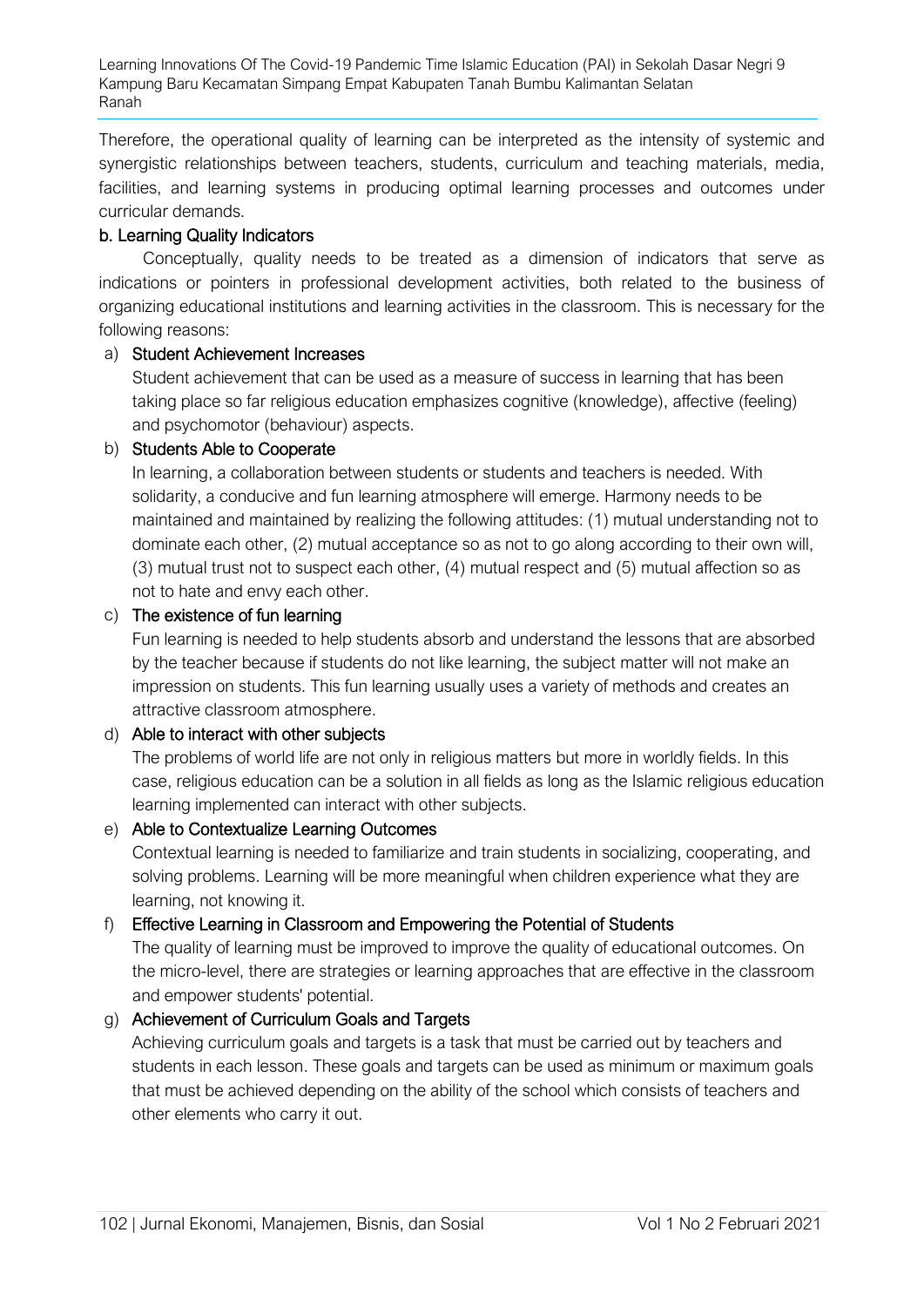Then indicators of learning quality can be seen, among others, from teacher learning behavior, behavior and impact of student learning, learning climate, learning materials, instructional media, and learning systems.

# 2. Definition of PAI Learning

The definition of learning according to Degeng and Muhaimin, learning (an expression that is better known before "teaching") is an effort to teach students. And learning is an activity process consisting of elements that are integrated and functionally interact with each other.

The definition of Islamic Religious Education according to Abdul Majid and Dian Andayani is a conscious effort made by education to prepare students to believe, understand, and practice Islamic teachings through predetermined guidance, teaching, or training activities to achieve predetermined goals.

Thus, if it is related to the notion of learning, and understanding is obtained that learning Islamic Religious Education is an effort to teach students to be able to understand, live and practice Islamic religious values through guidance, teaching or training activities. This is according to what Muhaimin expressed that learning Islamic religious education is: "An effort to teach students so that they can learn, need to learn, are motivated to learn, want to learn and are interested in continuing to study Islam, both for the sake of influencing how to be religious in the right way and studying Islam as knowledge".

# 3. Improving the Quality of Learning Islamic Religious Education

As prospective religious educators or teachers, we need a firm and fast attitude to describe what is currently lacking in our religious education, so that our current problem lies in the weak work ethic of PAI teachers and the lack of enthusiasm and work of PAI teachers in the development of religious education. in school.

If all components of education and teaching are properly prepared, the quality of education will automatically increase, but teachers are the main component of all components of education. If the teachers are of good quality, education will be good too. About education, teachers must be able to carry out inspiring teaching, namely teachers who in their teaching and learning activities can inspire their students. Through teaching and learning activities to inspire, namely teachers who can bring to life big ideas, great desires in their students. For a school with an Islamic label to have a good quality of education, it must have strategies for improving the quality of learning and effective measurement. The strategy rests on the ability to improve and formulate the vision of each era as outlined in the formulation of educational goals.

# RESEARCH METHOD

The type of research and approach used in this article is a qualitative descriptive literature study which means that as a research rule that will produce descriptive data about a person through writing or spoken words and observable behavior (Salim and Syahrum, 2016: 46). While the approach used in this article is a descriptive study which means a study that tries to find an appropriate and sufficient description of objects, activities, processes, and people. Meanwhile, literature studies are research conducted based on written work, including published research results. How to obtain data from literature studies from library sources and documents either by reading, taking notes, and processing research materials (Andi Prastowo, 2011: 202).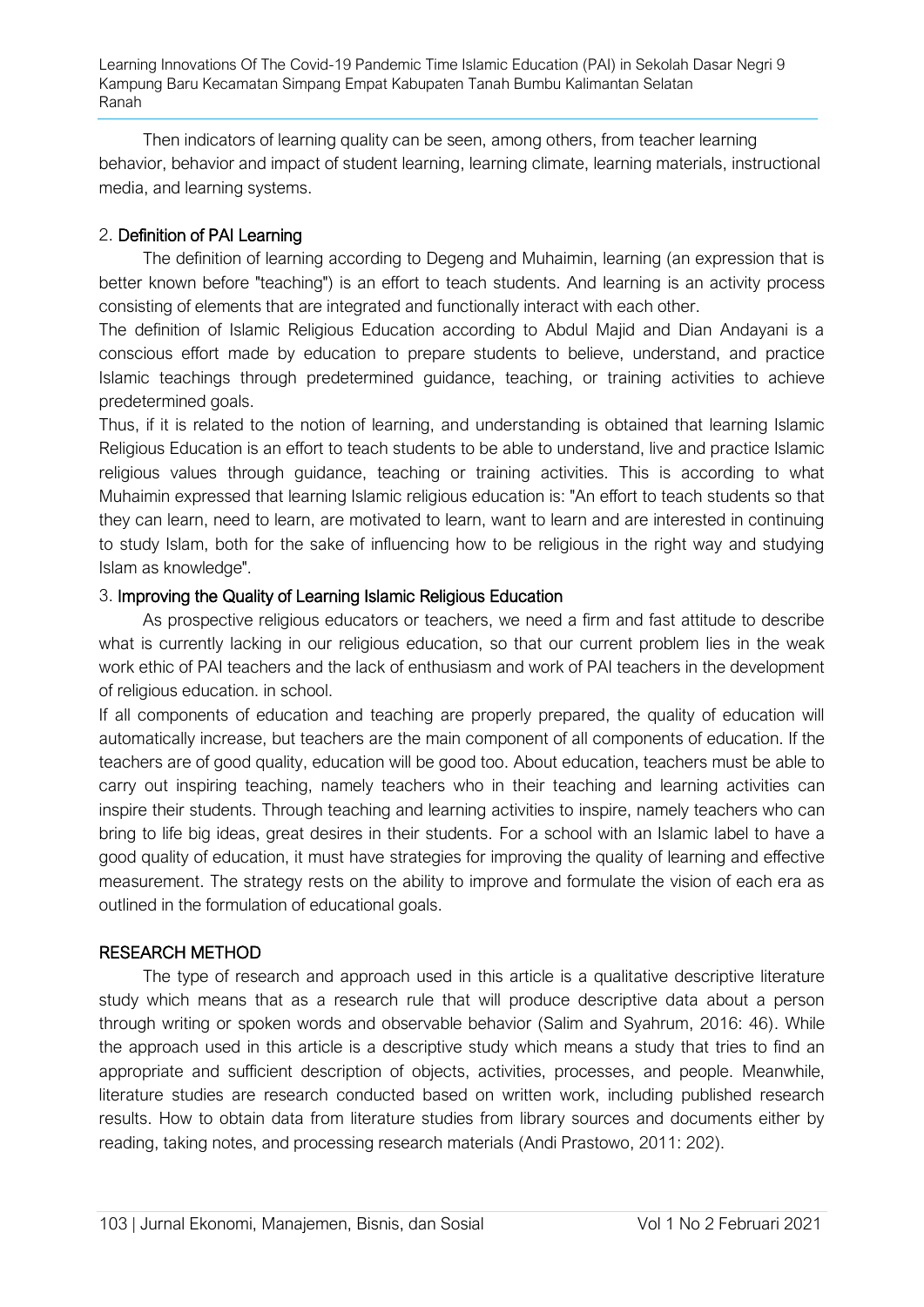This article uses secondary data sources. Secondary data is a data source whose collection is done indirectly because in collecting it the researcher takes data from previous research documents and others and has been documented.

A very important technique in the article is data collection because, without data collection, the researcher cannot conduct research. In this article, the data collection technique used by the researcher is reading, taking notes, and processing research material from previous studies. Because this research uses the literature study method (Mila Intani, 2017: 52-53).

The procedure of the article used in this study is to understand the problems that occur and the things that are behind the problem. With qualitative methods the researcher describes, describes, and analyzes (Mila Intani, 2017: 55)

### RESULTS AND DISCUSSION

Online learning which is implemented at the 9 Kampung Baru Elementary School, Simpang Empat District, Tanah Bumbu Regency, South Kalimantan as an effort to suppress the spread of Covid-19 is implemented using learning applications and virtual classroom services that can be accessed via the web using the internet network. In general, students are satisfied with the flexibility of implementing learning. Learners are not pressured by time because they can set their schedule and place where they want to take part in learning. Through online learning, the teacher provides learning through virtual classes that can be accessed anywhere and anytime. This allows students to freely choose which learning subjects to follow and which tasks to do first. The results of research by Sun et al., (2008) show that the flexibility of time, location, and online learning methods affects student satisfaction with learning. There is one interesting finding in this research. Students feel more comfortable asking questions and express opinions in learning forums which are carried out online. Learning from home makes them less likely to feel the peer pressure they usually feel when studying with friends in face-to-face learning. The teacher's physical absence also makes them less awkward in expressing their opinions.

According to Sun et al., (2008), the absence of physical barriers and space and time limitations makes it easier for students to communicate. Besides, online learning eliminates awkward feelings so that students can express their thoughts and ask questions freely. Online distance learning is also able to foster learning independence for students. Learning without direct guidance from the teacher makes students independently seek information about learning materials and assignments given to them. Some of the activities carried out are reading reference books, online articles, scientific journals, or discussing with peers through instant message applications. Kuo et al., (2014) stated that online learning is more student-centered so that it can bring out the responsibility and autonomy of students in learning.

Learning requires students to prepare their learning, organize and evaluate and simultaneously maintain their learning motivation (Sun, 2014). Online learning also has its challenges. The location of teachers and students who are separated when carrying out learning makes the teacher unable to directly monitor the activities of students during the learning process. There is no guarantee that students pay attention to the explanation given by the teacher. Szpunar, Moulton, & Schacter, (2013) state that students fantasize more often in online learning compared to face-to-face learning. For this reason, Khan (2012) suggests that online learning must be carried out in a short time because students have difficulty maintaining concentration if online learning is carried out for more than one hour. The research data also shows that many students have difficulty understanding the learning material provided online. Learning materials, which are mostly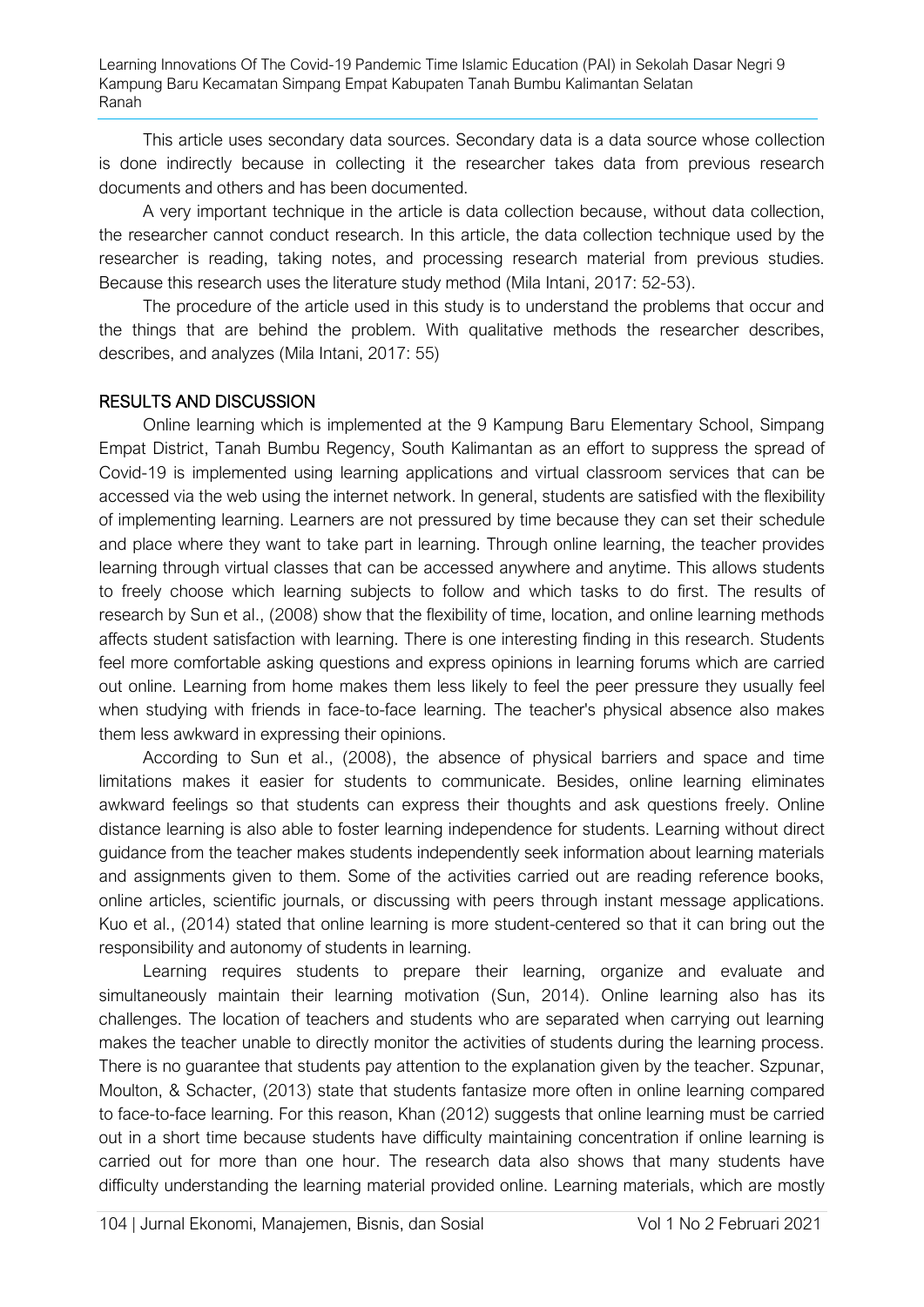reading materials, cannot be understood thoroughly by students. Students assume that reading material and doing assignments is not enough, they need a direct verbal explanation from the teacher regarding some complex material. Communication with the teacher through the instant message application or in the discussion column provided by the virtual class application is unable to provide a comprehensive explanation of the material being discussed.

Garrison & Cleveland-Innes (2005) researched engineering teacher involvement in online learning. Classrooms, where the teacher is very little involved, does not indicate deep and meaningful learning. Interaction with teachers is very important in online learning because it can reduce psychological distance which in turn will lead to better learning (Swan, 2002).

Online Learning Suppresses the Spread of Covid-19 on Campus Covid-19 is a disease with a relatively fast spread. This disease is caused by the Coronavirus which specifically attacks the human respiratory system (Rothan & Byrareddy, 2020). Controlling infectious diseases can be done by minimizing contact between infected people and people who are susceptible to infection (Caley, Philp, & McCracken, 2008). Maintaining a distance to reduce physical contact that has the potential to transmit disease is known as social distancing (Bell et al., 2006). To reduce the spread of Covid-19 in the 9 Kampung Baru Elementary School, Simpang Empat District, Tanah Bumbu Regency, South Kalimantan, made a policy to implement learning from home. This learning is carried out using the internet so that it allows teachers and students to be in different places during the learning process. Teachers can make teaching materials that can be accessed by students online from anywhere and anytime. According to Bell et al., (2017) learning that is carried out using internet technology allows interaction via the web, where teachers and students are in completely separate places (Arzayeva, et al., 2015). The location of separate students and teachers during learning minimizes the possibility of physical contact so that in turn it can encourage the emergence of social distancing behavior. According to Stein (2020) implementing social distancing is considered an action necessary to suppress the spread of Covid-19. The application of online learning allows students to follow learning from their homes. They can access teaching materials and send assignments given by the teacher without having to come to campus. This can reduce the potential for crowds to appear on campus as might be the case if face-to-face learning in the classroom continues. WHO (2020) argues that limiting mass gatherings can reduce the potential for the spread of Covid-19. Unfortunately, in areas that do not have good internet network connectivity, online learning shows a different trend. To be able to take part in online learning, students who live in areas that are not covered by the internet network must go to certain areas such as hills or district centers where internet networks are available. This will create a potential crowd and raise the possibility of spreading Covid-19 in the region.

# **CONCLUSION**

Based on the results of the analysis and discussion of all stages of this research, the authors conclude that the Implementation of Learning Innovation in Islamic Religious Education Subjects in 9 Kampung Baru Elementary School, Simpang Empat District, Tanah Bumbu Regency, South Kalimantan are as follows:

1) Delivery of Islamic Religious Education material given to SDN Negeri 9 Kampung Baru, Simpang Empat District, Tanah Bumbu Regency, South Kalimantan implementing four learning innovations, namely contextual Teaching and Learning (CTL) strategies, meditation power points, mobile media, and worship practice competitions.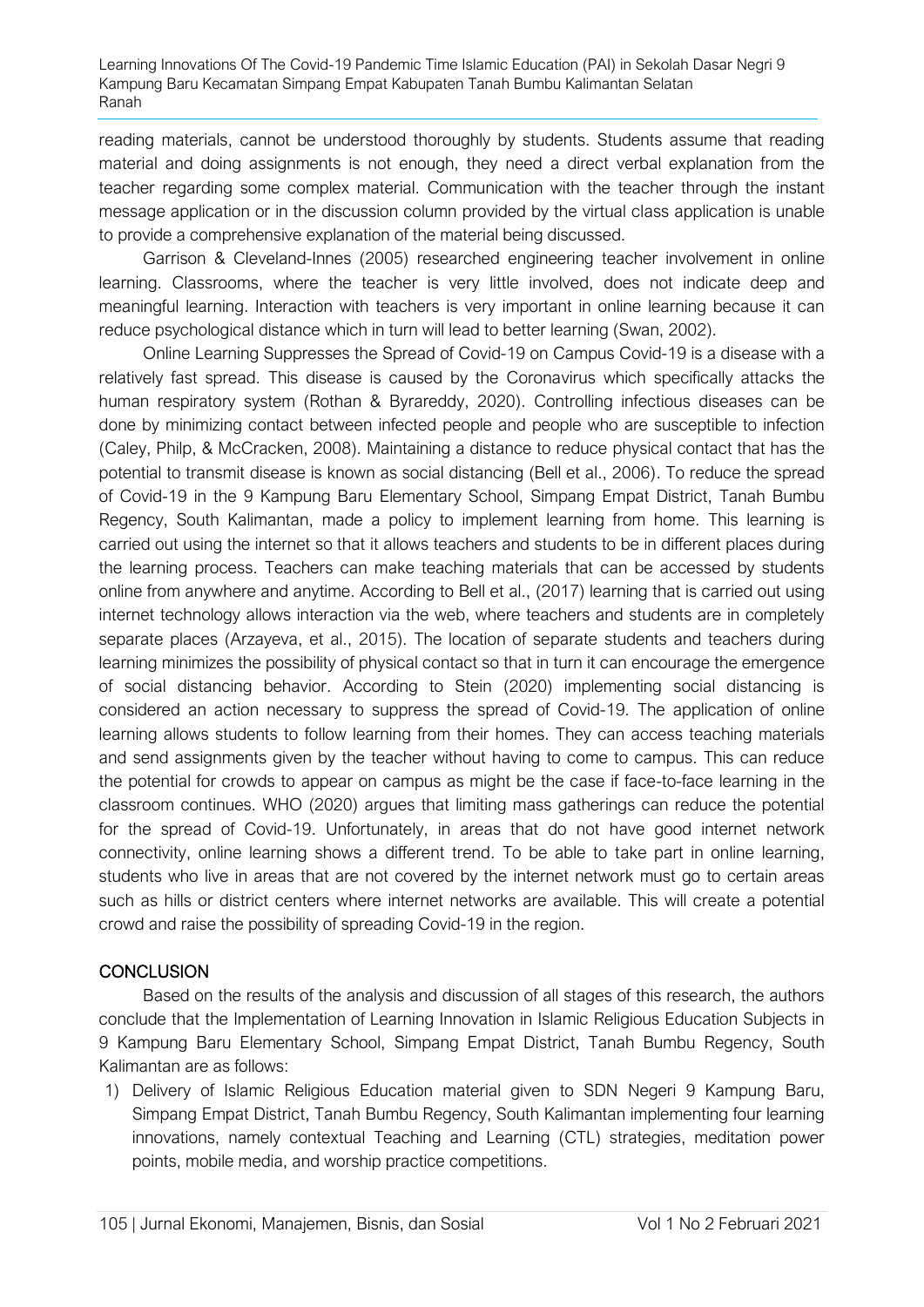- 2) The impact of the implementation of learning innovation on Islamic religious education subjects at SDN Negeri 9 Kampung Baru, Simpang Empat District, Tanah Bumbu Regency, South Kalimantan can be seen in the following two things: a) The impact on students has a significant effect, namely students become trained to link between lessons learned from what is happening in the environment at that time, students are also able to realize the importance of understanding religion because religion is a need for everyone and as a provision in the hereafter; b). For Islamic Religious Education teachers provide results that appear to change student attitudes that are getting better.
- 3) Supporting Factors and Inhibiting Factors for the implementation of Learning Innovation in Islamic Religious Education Subjects at SDN Elementary School Negeri 9 Kampung Baru, Simpang Empat District, Tanah Bumbu Regency, South Kalimantan:
	- a. the supporting factors for PAI learning innovation are as follows:
		- i. The ability of the teacher, because in this case, it sees the importance of the role of a teacher, where the teacher will be responsible for shaping the morals and morals of students.
		- ii. Students 'abilities, students' abilities will greatly support the Implementation of Learning Innovations supported by the adaptive attitude of students who are willing to accept changes in the teaching and learning process.
		- iii. Supporting facilities and infrastructure to be used to foster skills and the development of mastery of knowledge by teachers and students under the development of science in general and education in particular.
	- b. While the inhibiting factors in the Implementation of Learning Innovations include the following:
		- i. Limitations of teachers, in this case, there are still many teachers who have not been able to fully implement this strategy due to lack of understanding and lack of supporting books.
		- ii. Inadequate facilities and infrastructure.
		- iii. Students' diverse psychological abilities and souls.

# **REFERENCES**

Abdullah, Imam Abi, Muhammad Ibnu Ismail. (1981) Shahih Bukhari Jilid I. Istambel: Darul Fikr, 1981.

Alwasilah, A. Chaedar (2006). Contextual Teaching & Learning. Bandung: Mizan Learning Center (MLC)

Arsyad, Azhar, (2007) Media Pembelajaran. Jakarta: RajaGrafindo Persada

Baharuddin dan Esa Nur Wahyuni, (2007) Teori Belajar dan Pembelajaran. Yogyakarta: Ar-Ruzz Media

Bell, Margaret E. (1994) Belajar dan Membelajarkan. Jakarta: PT. RajaGrafindo Persada

Dooley, Kim. E. (1999). Jurnal: "Educational Technology & Society",

- Departemen Pendidikan dan Kebudayaan. (1988) Kamus Besar Bahasa Indonesia. (Jakarta: Balai Pustaka,1999) Ibrahim, Inovasi Pendidikan. Jakarta: Dirjen Dikti Dekdikbud
- Gikas, J., & Grant, M. M. (2013). Mobile computing devices in higher education: Student perspectives on learning with cellphones, smartphones & social media. Internet and Higher Education. https://doi.org/10.1016/j.iheduc.2013.06.002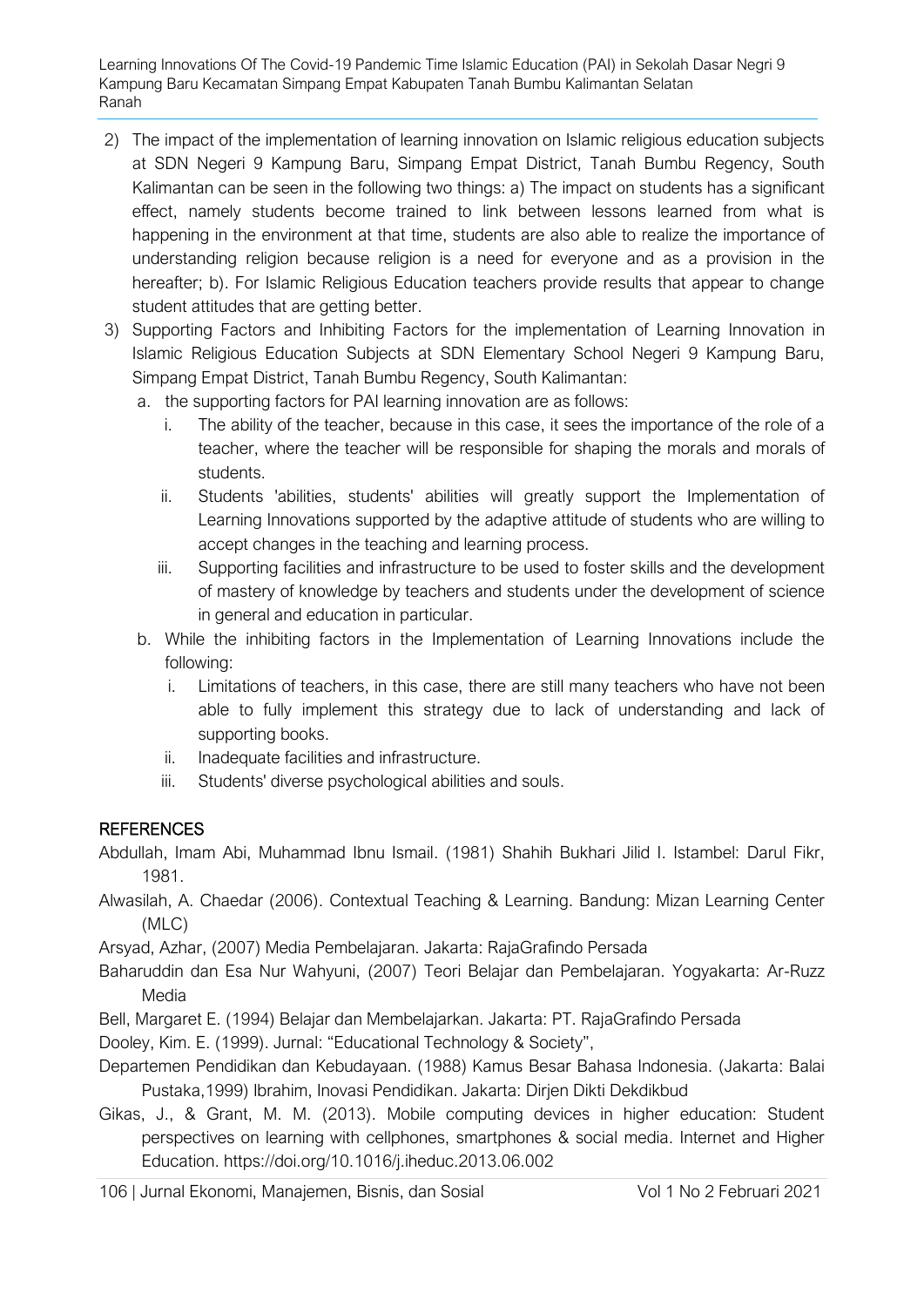Irwan. Inovasi Pendidikan. [http://www.scribd.com/doc/46943395/Inovasi-Kurikulum-Full.](http://www.scribd.com/doc/46943395/Inovasi-Kurikulum-Full) 

- Kunandar. (2007). Guru Professional Implementasi KTSP dan Sukses dalam Sertifikasi Guru. Jakarta: PT. Raja Grafindo Persada
- Kwon, M., Lee, J. Y., Won, W. Y., Park, J. W., Min, J. A., Hahn, C., … Kim, D. J. (2013). Development and Validation of a Smartphone Addiction Scale (SAS). PLoS ONE. <https://doi.org/10.1371/journal.pone.0056936>
- Lau, W. W. F. (2017). Effects of social media usage and social media multitasking on the academic performance of university students. Computers in Human Behavior. https://doi.org/10.1016/j.chb.2016.11.043
- L. Ali. (1996) Kamus Besar Bahasa Indonesia. Jakarta: Departemen Pendidikan Dan Kebudayaan
- Munadi, Yudhi (2008). Media Pembelajaran Sebuah Pendekatan Baru. Jakarta: Gaung Persada Press
- Mulyasa, E. (2006) Kurikulum Yang Disempurnakan. Bandung: PT Remaja Rosdakarya
- Muhaimin. (2002). Paradigma Pendidikan Islam Upaya Mengefektifkan Pendidikan Agama Islam Di Sekolah. Bandung: Remaja Rosda Karya

Muhaimin. (2003). Arah Baru Pengembanagan Pendidikan Islam; Pemberdayaan Pengembangan Hingga Redefinisi Islamisasi Pengetahuan. Bandung: Nuansa

- Nurhadi, dkk. (2003) Pembelajaran Konetekstual dan Penerapan Dalam KBK. Malang: Penerbit Universitas Negeri Malang.
- Nasution (1995). Asas-Asas Kurikulum. Jakarta: Bumi Aksara
- Nasution (1994).Teknologi Pendidikan. Jakarta: Bumi Aksara
- Petersalim, & Yenny Salim. (1991) Kamus Bahasa Indonesia Kontemporer. Jakarta: Modern English Frees
- Prawradilaga, Dewi Salma, & Eveline Siregar. (2004). Mozaik Teknologi Pendidikan. Jakarta: Prenada Media
- Partanto, Pius A. & M. Dahlan Al Barry. (1994) Kamus Ilmiah Populer. Surabaya: Arkola
- Roger, Everett M. (1983) Diffusions of Innovations. New York: The Fre Perss
- Salman Khan. (2012). The One World Schoolhouse. In Hachette Book Group. <https://doi.org/10.1111/edth.12072>
- Sicat, A. S. (2015). Enhancing College Students' Proficiency in Business Writing Via Schoology. International Journal of Education and Research.
- Sanjaya, Wina. (2010). Kurikulum dan Pembelajaran. Jakarta: Kencana Prenada, cet.3
- Sanjaya, Wina. (2010). Kurikulum dan Pembelajaran: Teori dan Praktik Pengembangan Kurikulum Tingkat Satuan Pendidikan (KTSP). Jakarta: Kencana
- Soemanto, Wasty. (1980). Petunjuk untuk Pembinaan Pendidikan. Surabaya: Usaha Nasional
- Sadiman, Arief S. dll (2007) Media Pendidikan Pengertian Pengembangan dan Pemanfaatannya. Jakarta: PT. Raja Grafindo Persada
- Syukur, Fatah. (2002). Teknologi Pendidikan. Semarang: Rasail
- Totok. (2020). Pentingnya Inovasidan Pengembangan kurikulum. [http://totok.student.fkip.uns.ac.id/2010/01/12/pentingnya-i](http://totok.student.fkip.uns.ac.id/2010/01/12/pentingnya-)novasi-dan-pengembangan-

kurikulum/. Diakses tanggal 10 Nopember 2020.

Undang-Undang No. 20 Tahun 2003 (Jakarta: Cipta Jaya, 2003)

WHO. (n.d.). Points of entry and mass gatherings. Retrieved March 28, 2020, from https://www.who.int/emergencies/diseases/novel-coronavirus-2019/technicalguidance/points-